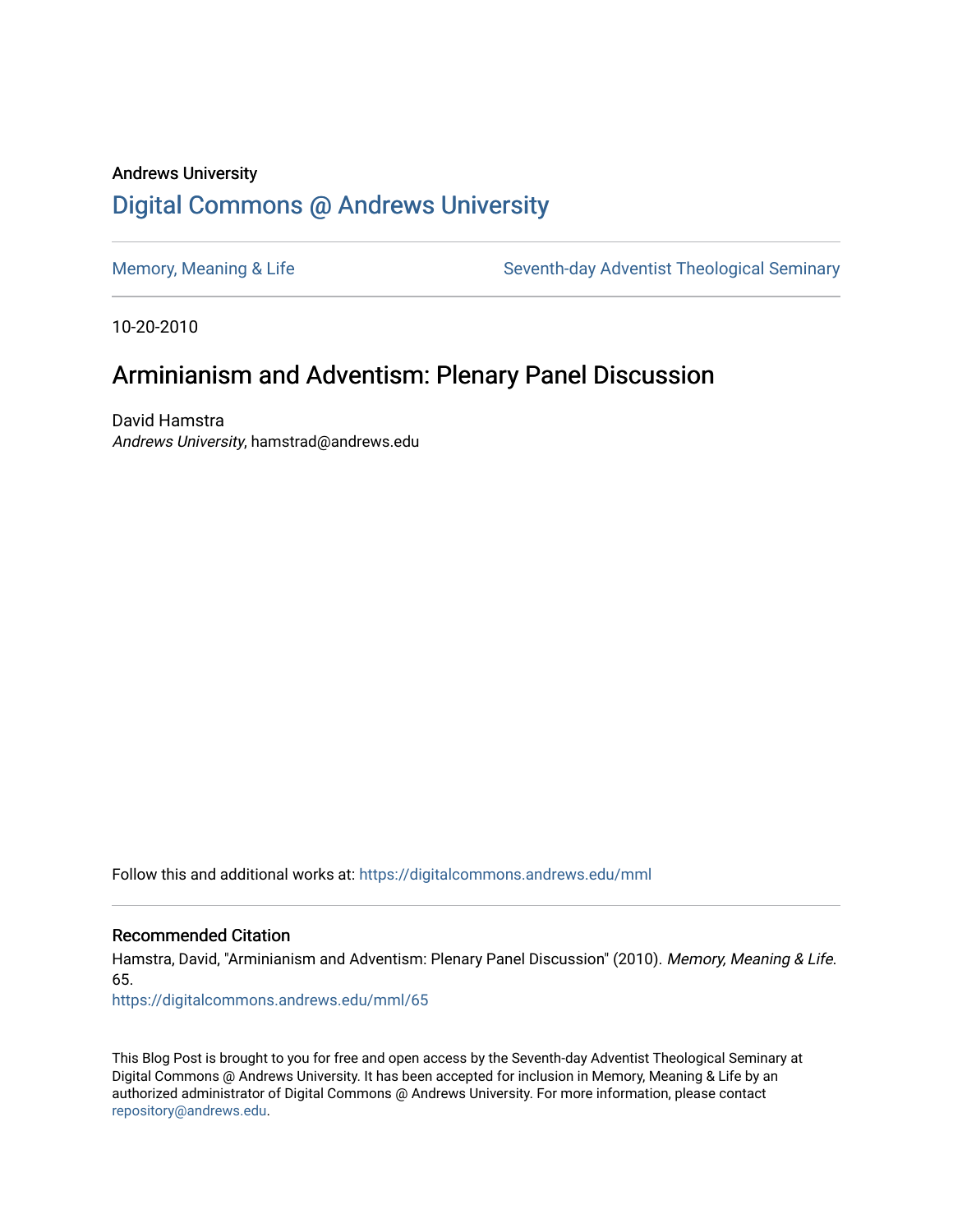The Wayback Machine - http://web.archive.org/web/20120716005441/http://www.memorymeaningfaith.org/blog/2010/…

# **[Memory, Meaning & Faith](http://web.archive.org/web/20120716005441/http://www.memorymeaningfaith.org/blog/)**

[Main](http://web.archive.org/web/20120716005441/http://www.memorymeaningfaith.org/blog) [About](http://web.archive.org/web/20120716005441/http://www.memorymeaningfaith.org/blog/about.html) [Archives](http://web.archive.org/web/20120716005441/http://www.memorymeaningfaith.org/blog/archives.html) October 20, 2010 **Arminianism and Adventism: Plenary Panel Discussion**

The panel included George Knight, Angel Rodriguez, Keith Stanglin, Barry Callen, Roger Olson, Denis Fortin, and Woodrow Whidden. The moderator was Martin Hanna.

*Is there not a danger that we may be making salvation too much a matter of the head instead of the heart? Are we saved by a correct understanding of salvation or by Jesus Christ in some mysterious way we can't understand anyhow? Are we some how better because we understand these differences between Calvinism and Arminianism?*

WW: If you have a muddled head you'll have a messed up heart. Nevertheless, theology is not everything. And herisies are always going to produce nonsense, and all of us are saved with heresies.

DF: Arminianism and our roots in Arminainism have to do with how we understand the grace of God. Some things at this session have been very complicated, but it all realates to God's grace. Pelikan, for example, has called Wesleyanism "the theology of the heart."

RO: Salvation doesn't depend on theology, but God cares what we think about him.

KS: Prov 5 says, "let the wise add to their understanding." Peter says, "add to your faith goodness and to goodness knowledge." Also, you can't talk about salvation with out talking about practical issues and the doctrine of God as well.

AR: The answer to the question for an Adventist should not be difficult, because Ellen White has told us that the topic of atonement will be the one we will study for eternity. We should start here.

*Why don't we just go to the Bible for ourselves and start over? Why corrupt ourselves with the mistakes of past Christians?*

WW: Jesus said he would be with us until the end of the earth. Why should I turn my nose up at someone whom God has been with. Also it helps us to understand our DNA, where we came from.

KS: Christianity is not just between us and God. We have to live our faith together. So why should we limit this community of people only to those who are still alive. Studying history is like the democracy of the dead. It's giving voice to those who are most easily marginalized, because they aren't walking around anymore.

RO: Hebrews says that there is a great cloud of witnesses surrounding us. Why would we not want to learn by their history?

GK: There is no other field of study where people think they can ignore what people have thought before.

BC: I come from a tradition where it was considered that all history was a trail of compromise and sin but now we were approaching the perfect bride of Christ. But it doesn't take long to realize that we are deeply affected by them and are wandering into many of the same paths.

### *Tell us something good about Calvin. Did Arminius get it all right, and did Calvin get it all wrong?*

RO: Last year was the 500th anniversary of Calvin, and *Christianity Today*, where I am a contributing editor, wanted me to write an article about what I disagree with about Calvin. So I did, and then they reversed themselves and wanted me to write something good about Calvin. So I wrote that Calvin was a theologian of the Holy spirit, unlike what we see with some Calvinists today.

BC: Calvin reminds experiential Arminans about the sovereignty of God.

DF: Calvin loved the Lord, and that's an example.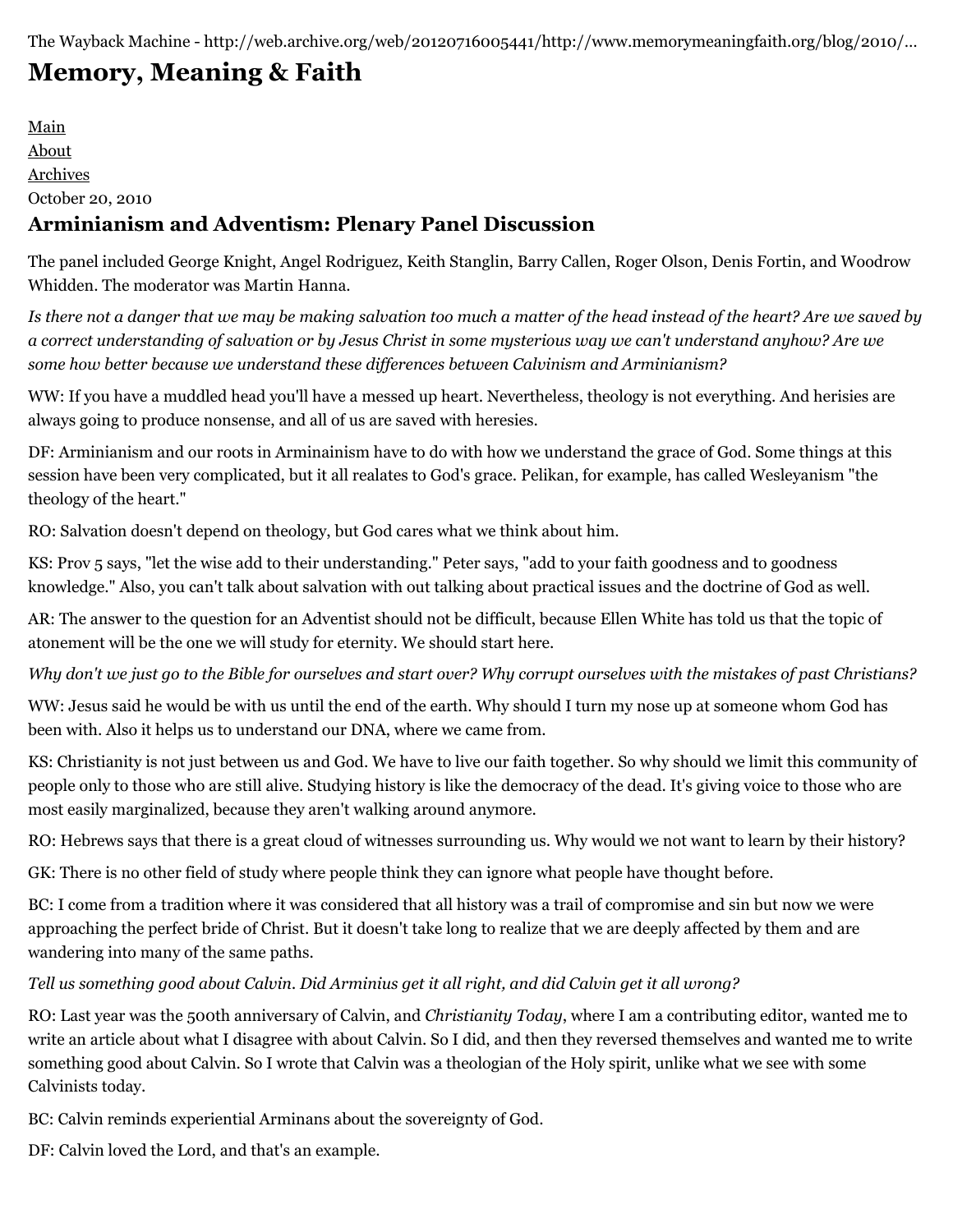WW: I appreciate Calvin's concept of mystical union with Christ by faith in love. He took the third use of the law seriously. He was highly ordered, and he believed that the church had a real role to play

KS: Arminius also read and respected Calvin highly. He appreciated Calvin on justification and appreciated his commentaries. He also read more Calvin than any other author, according to the number of Calvin's books in his library. Calvin is theological but at the same time pastoral. He is undeservidly maligned in Christian history.

### *Why did Calvin and Arminius take different trajectories? How do you explain the diversity that takes place in Christian reflection of salvation?*

RO: I teach that the history of Christian theology is a series of pendulum swings. A reaction is what motivates people to write. Luther was reacting against Catholicism. Arminius was also simply trying to bring about a balance.

#### *Can someone comment on how that relates to Adventists?*

GK: I've taught my students that the 11th commandment is that thou shalt not do theology against thy neighbor. But on the other hand, neighbor is always there. When I said that Adventist soteriology forms up around the polar extremes of Andreasen and Ford, I meant it. People don't just write books to write book. So when you read a book, ask where is this guy coming from, what is he trying to prove.

DF: Theology is always done in a particular context. In fact the books that sell the most are those that appeal the most directly to the context.

*In order to understand the solution, we need to understand the problem, which is sin. Was there a fundamental difference between the way Calvin and Arminius understood original sin and total depravity, or did they agree?*

RO: They agree

KS: I think so too.

BC: Their agreement is on the extent of the sin problem.

*Can someone define total depravity?*

KS: Total depravity simply means utter complete helplessness in spiritual matters.

*Let me add a little twist to the question, now that I have been converted, should I really describe myself as being totally depraved*?

WW: Before we go there, Wesley only really wrote one book, and that was against those who'd attacked total depravity and original sin. It was only Arminians of the head that disagreed. To the original question, if you're saved, I don't believe your totally depraved, but you're still depraved until the Lord comes.

KS: Unlike Calvin, Arminius taught that there was a difference between the guilt of original sin and the punishment of original sin. I'm still not exactly sure how that works out, but he believed that we were liable to the punishment but not the guilt.

GK: The difficulty in Adventism is not total depravity but the fallen will. We're ok with total depravity but we have a problem with the fall of the will.

### *How would Arminians and Calvinists answer differently the question of why Jesus had to die on the Cross?*

AR: I think that the moment God decided to save the human race, the only option available was the incarnation and the death of the Son. If God was not going to allow us to take the full responsibility for our sin, there was a moral question within the Godhead that had to be address. It appears to me that the only way for God to remain who he is, was to do what he did. Of course, there is tremendous margin for disagreement on this, but it is the most important question of the atonement.

RO: We know that Arminius believed in the satisfaction theory of the atonement, but later one of his followers, Hogo Grotius, developed the governmental theory. For Grotius that cross was the only way for God to preserve his government. In the governmental theory, Jesus didn't suffer my punishment, but rather an equivalent punishment in order to uphold God's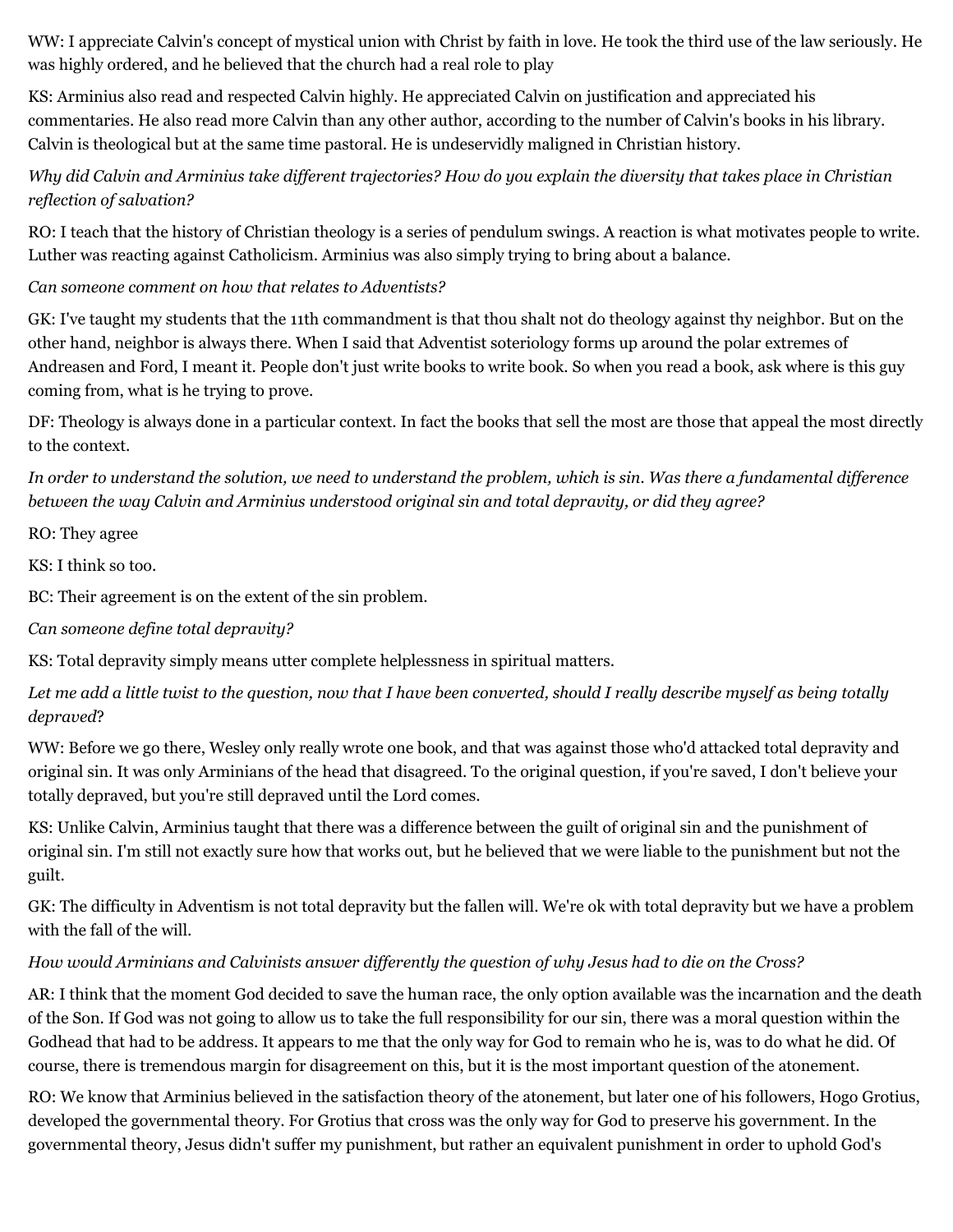moral government. This was in response to a criticism that if Jesus suffered my punishment and thereafter if I go to hell, my punishment is dolled out twice. Wesley rejected that and affirmed a penal substitution theory.

WW: I affirm the different models, and find that what people deny is where they go wrong. I don't believe you can get anywhere without the penalty substitution model. But that model doesn't exclude others.

#### *How human did Christ become, and how important is it for us to get that right?*

RO: He was like us except without sin

GK: Jesus was human, but he was unique. Not one of you out there was called "that holy thing" from the beginning.

AR: Christ was fully divine. He was fully human. He was without sin. The moment you say he was without sin, you have to say "unique." I don't know any other human being about whom you can say that. It's the mystery of the incarnation. There are some things you can affirm, and the rest we say, "Unique."

DF: I have appreciated very much Woody's contribution to this, from his study on Ellen White, where he looks at similarities and uniquenesses. There's something about the salvation Jesus brings and the atonement he made on calvary none of us could ever do with the human nature we have.

#### *Is synergism the same as compromise?*

BC: The truth doesn't always lie in the middle. On the other hand, Jesus was fully divine and fully human. We're caught between that, having to affirm both while realizing they are illogical. Same thing with the Bible, it's both a human and divine product. That doesn't preach as well, but it's how is is.

### *How sanctified do I have to be before I am qualified for glorification?*

KS: I think there's a distinction between the point at which a person is forgiven and the process of becoming more and more like Christ. A lot of this has to do with the already-not yet eschatological reality. Sanctification is a process that starts maybe even before justification with regenerative work of the Holy Spirit in prevenient grace.

GK: You can separate them for the purposes of discussion, as Paul does in Romans, but practically they come together.

DF: It's important to maintain the differences theologically in order to be clear in our understanding of salvation.

GK: There's varieties of insights that we can gain through the precise use of words. Ignorance is not the result of sanctification.

## *Calvin and Arminius were very precise in their definition of saving faith. Are there differences in their definitions? What essentially is saving faith? Are some parts of faith not associated with saving faith?*

RO: I don't see Calvin or Arminius disagreeing about what faith is. For them it was essentially trust.

KS: I agree. Both denied that believing *that* Jesus was the Son of God was saving faith, for even the devils have this. They also denied that the implicit faith of the Catholic laity was saving faith. But the followers of Calvin taught that assurance has to be there when saving faith is there. Arminius disagreed with this and taught that assurance follows saving faith.

*Any thoughts about faith that works? Is that saving faith?*

BC: Truly saving faith inspires the works

*Let's open up for a few questions from the floor.*

*Is the Holy Spirit the father of Jesus or was the Father the father of Jesus?*

GK: The Spirit overshadowed Mary in my reading.

*What practical applications can we take home for our own personal journeys and for those to whom we minister?*

DF: Take home with you that fact that the Holy Spirit works on all of our hearts before we realize it. Take home with you that when you do evangelism that Holy Spirit is already working of their hearts, drawing them to be saved. Take home the fact that our response to God is something that God has already put in our hearts, that when we say, Yes, it is something God has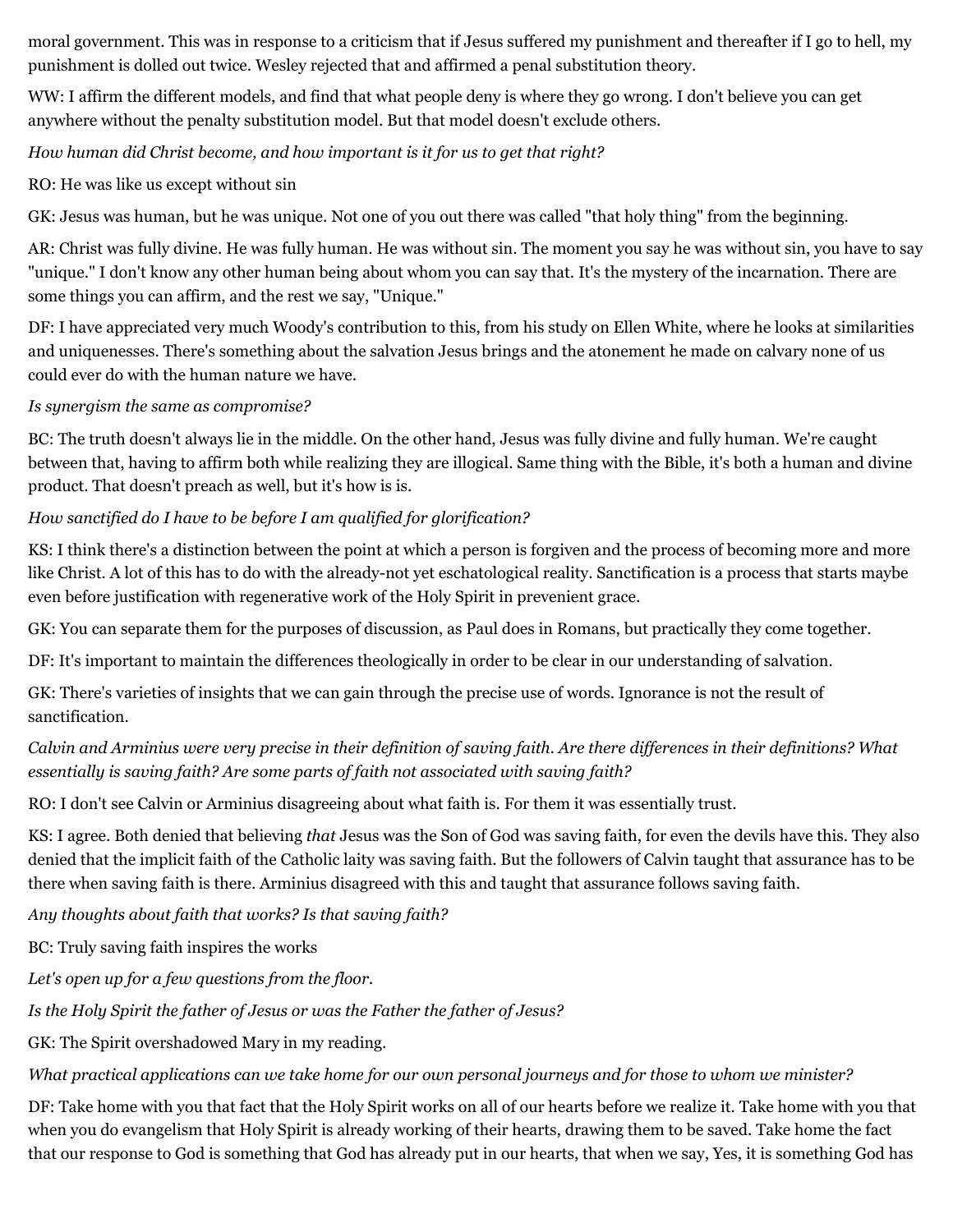already given us. Remember this when you are doing Bible studies and call for a response. Take home that true assurance comes through knowing that when you say, Yes, to God, God is already with you.

GK: It is important to realize that the initiative with salvation is always with God. We need a better understanding of human inability so that we can know that salvation is all of grace. And when we understand that, we might just be a little kinder to other people who aren't as sanctified as we are.

RO: I read a story by the author of *[Young, Restless and Reformed](http://web.archive.org/web/20120716005441/http://www.amazon.com/Young-Restless-Reformed-Journalists-Calvinists/dp/1581349408)* about a young Seventh-day Adventist who came to one of his Calvinist conferences, dissatisfied and wanting to know more about Calvinism. And I thought, if I can stop that... [applause]

*I picked up that Arminius wanted to protect God's goodness, doesn't this assume that there is some standard of God outside himself by which he can be judged? And doesn't that represent a movement away from Lutheran nominalism to Catholic realism?*

RO: God himself is the standard by which he must be good.

BC: For us to say God's goodness is his standard does not denigrate his power. He is full in all his qualities.

RO: The Bible never says God is power. The Bible says God is love.

*Are we theologically redundant by splitting grace into parts? Isn't grace grace?*

GK: I ran into somebody who didn't like grace because he thought is denigrated the law. I said haven't you ever heard of regenerating grace. The flavors of grace of many, and once you taste one you want them all.

Posted by [David Hamstra](http://web.archive.org/web/20120716005441/http://profile.typepad.com/davidhamstra) on October 20, 2010 in [Arminianism and Adventism Symposium](http://web.archive.org/web/20120716005441/http://www.memorymeaningfaith.org/blog/arminianism-and-adventism-symposium/) | [Permalink](http://web.archive.org/web/20120716005441/http://www.memorymeaningfaith.org/blog/2010/10/arminianism-adventism-panel-discussion.html)

[Save to del.icio.us](http://web.archive.org/web/20120716005441/http://del.icio.us/post)  $\vert \quad \text{---}$ 

#### **Comments**

You can follow this conversation by subscribing to the [comment feed](http://web.archive.org/web/20120716005441/http://www.memorymeaningfaith.org/blog/2010/10/arminianism-adventism-panel-discussion/comments/atom.xml) for this post.

Roger Olson had the right answer to the question of the nature of Christ--he said, "He was fully divine, and he was fully human--like us in everything except for sin." That's the Biblical answer. Funny that it was some Adventists on the panel that were nervous about leaving it there.

The question about who was the Father of Jesus doesn't quite come across in the summary. Knight had said, "Mary was Jesus' mother and the Holy Spirit was his father." That lead the questioner to ask, "Which is it? Was the Father the Father of Jesus or was the Spirit the Father?" And Knight defended his statement based on the Holy Spirit overshadowing Mary. Well, that's very sloppy Trinitarianism. Stop, George, and think! Jesus' called the Father, "Father," for a reason. He didn't call the Holy Spirit, "Father." Yes, the Holy Spirit was involved, as the basic formula of Trinitarian theology states, "Omnia opera Trinitatis ad extra sunt indivisa." That is, all the outwardly directed actions of the Trinity are indivisible--all the actions separate from their relationships with one another. Thus, you can't say the Father was the Creator, the Son the Redeemer, the Spirit the Sanctifier--that's modalism. All are involved in each of those activities, according to their proper role. So all three were involved in the incarnation--the Father sent the Son, the Son was sent, and the Spirit was the instrumentality by which the Father sent the Son.

It seems to me that Adventists really aren't yet comfortable with Trinitarian language. Oh, we've fled from Arianism, realizing that's not an option. But some flirt with Tritheism (envisioning God as a committee of interchangeable members--seen, I think, in the denial by some theologians of the eternal generation of the Son).

Posted by: Bill Cork | [October 21, 2010 at 08:46 AM](http://web.archive.org/web/20120716005441/http://www.memorymeaningfaith.org/blog/2010/10/arminianism-adventism-panel-discussion.html?cid=6a01287656f488970c0134885cbdc9970c#comment-6a01287656f488970c0134885cbdc9970c)

**Verify your Comment Previewing your Comment** Posted by: |